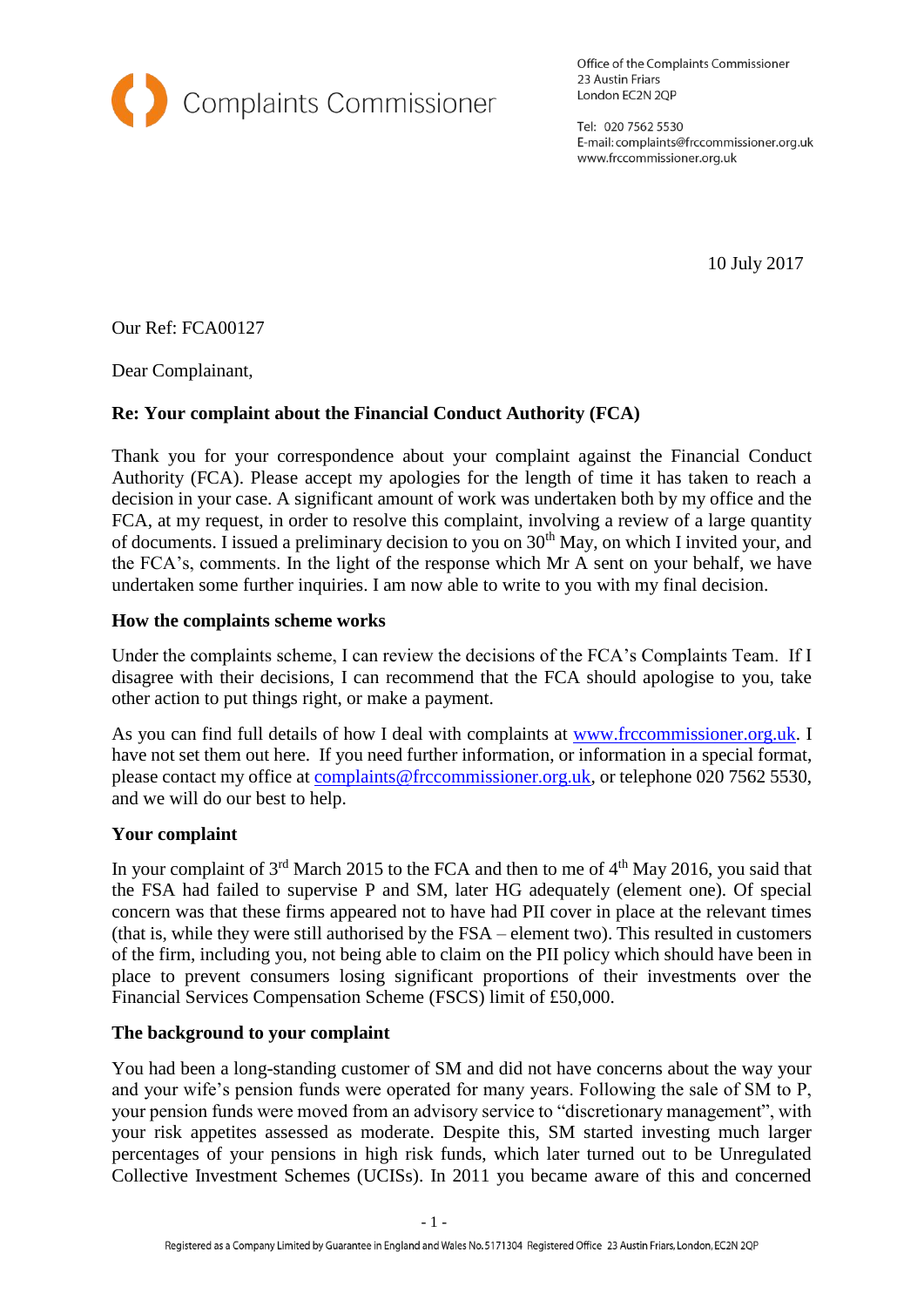about the state of affairs. You requested that your investments were brought in line with your clearly stated risk tolerance. As matters did not progress to your satisfaction, both you and your wife made a formal complaint to SM in late 2011, which was rejected by the firm but upheld by an Ombudsman of the Financial Ombudsman Service (FOS) in June 2013.

The firm, now known as HG, went into liquidation a few days later and your losses as a result of non-payment of the FOS award stand at over £200,000. You referred your wife's complaint to the FSCS for compensation as her losses are below their compensation limit of £50,000 but your losses are much greater than this limit.

Your current financial adviser, Mr A, has been assisting you in managing your complaint against the FSA/FCA (from now on referred to as the regulator) in relation to SM/HG and the group of companies the firm belonged to and the regulator's apparent lack of action. The information in his supporting statement regarding the work he had done to warn the regulator of concerns about SM and the group companies from late 2011 was backed up with a printout of emails between him and the regulator (titles and dates only, not their content). You were, however, advised by the Complaint Investigator dealing with your complaint that his statement and the evidence provided were not relevant to your complaint.

The regulator did not uphold any element of your complaint. Having explained to you that most of the information which they had reviewed was confidential, the key part of the regulator's response was as follows:

*I am able to assure you that the issues have been considered appropriately and I am satisfied that the Authority did not act unreasonably regarding this matter.*

*Despite the fact that I am unable to comment on anything that happened after 2012 which relates to the P, I can confirm to you that P did have a suitable PI cover in place up until 2012. Having spoken to my colleagues in the Supervision team who had been closely working on the matters that you raised; and having reviewed the relevant records available, I am satisfied that the company completed all of the necessary regulatory returns up until 2012.* 

You were dissatisfied with this response, and referred the matter to my office.

### **My findings**

When I reviewed your complaint, I found the regulator's response to be inadequate. In my view, rather than attempting to get to the heart of your complaint, the investigators dealing with it focused their response on the PII status of the wrong firm. The structure and interrelationships of the various firms were complex, and it is true that you had identified the wrong firm as being key in relation to PII. However, this was not surprising, since you only had access to limited information. Members of the regulator's Complaints Team have access to all information relating to regulated firms and they should have demonstrated greater curiosity when assessing your complaint, and taken a holistic approach to ensure they understood your complaint fully and resolved all the relevant complaint points.

Having identified the above concerns, I offered the FCA the opportunity to revisit your complaint and put things right, which they declined. At this point I took the case on to undertake my own investigation.

Following a full file review it became apparent that the information which had been obtained by the Complaints Team to prepare their response to you had been insufficient to evidence their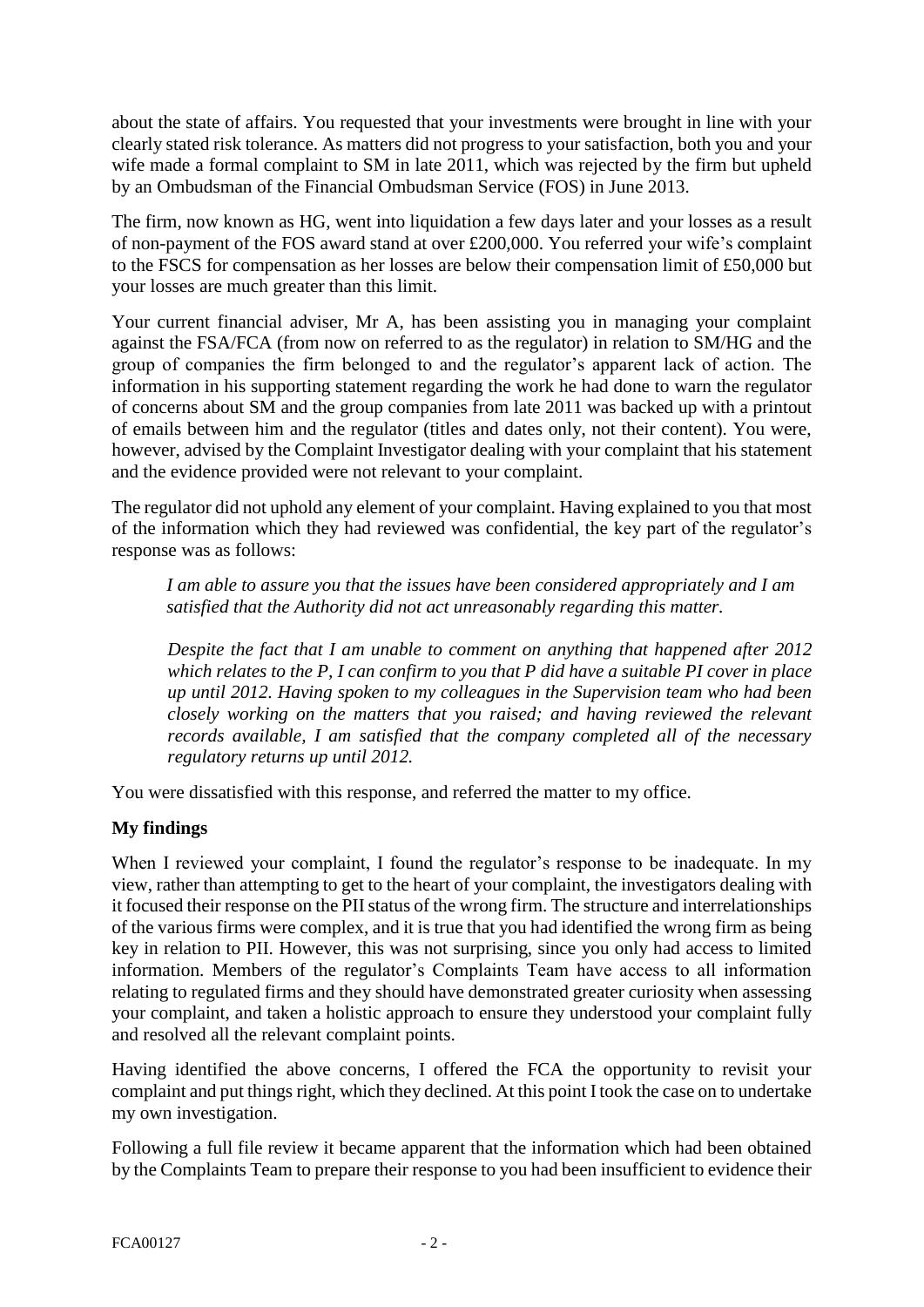findings, and was even contradictory in places. My follow-up questions were not addressed sufficiently and my requests for additional documentary evidence were not met.

At this stage, following a face-to-face meeting with senior staff at the FCA, it was agreed that my enquiries had not been handled correctly and that the responses provided were not adequate. It was agreed that a specialist Supervision team, independent of the team that were directly responsible for the supervision of the firms in question, would carry out an internal review of the supervisory work done in relation to the firms and assess whether this was sufficient or if there had been opportunities missed. The team were also tasked with providing a detailed chronology of events and a complete report setting out their views.

#### **Action taken by the regulator – element one**

Their work took some time to complete but was extensive and thorough. I am now going to provide a chronology of events to explain what work was undertaken and set out my view of it. I should emphasise that for confidentiality reasons I am unable to give very detailed information about the specifics of the work undertaken, but I wanted to demonstrate my findings to you.

| <b>Date</b>      | <b>Event</b>                                                                                        | <b>Notes</b>                                                                                                                                                                                                                                                                                                                                                                                                     |
|------------------|-----------------------------------------------------------------------------------------------------|------------------------------------------------------------------------------------------------------------------------------------------------------------------------------------------------------------------------------------------------------------------------------------------------------------------------------------------------------------------------------------------------------------------|
| August 2009      | Treating Customers Fairly<br>verification visit to Seymour<br>Mullens (SM)                          | Satisfactory outcome – firm<br>able to demonstrate good<br>practices                                                                                                                                                                                                                                                                                                                                             |
| September 2009   | Portland takes over SM                                                                              |                                                                                                                                                                                                                                                                                                                                                                                                                  |
| April 2010       | Managing<br>Investments<br>(discretionary service) added<br>to SM permissions.                      |                                                                                                                                                                                                                                                                                                                                                                                                                  |
| <b>May 2010</b>  | Mr A resigns from SM.                                                                               |                                                                                                                                                                                                                                                                                                                                                                                                                  |
| May 2011         | First whistleblowing report<br>received by the regulator.                                           |                                                                                                                                                                                                                                                                                                                                                                                                                  |
| <b>June 2011</b> | Second<br>whistleblowing<br>report received<br>by<br>the<br>regulator.                              |                                                                                                                                                                                                                                                                                                                                                                                                                  |
| <b>June 2011</b> | Supervision begins work in<br>relation to the allegations<br>made in the whistleblowing<br>reports. | Supervision sought<br>input<br>various<br>from<br>internal<br>departments,<br>such<br>as<br><b>Enforcement and the General</b><br>Counsel Division (GCD), as<br>well as externally from the<br>City of London<br>Police<br>$(CoLP)$ .<br>significant<br>A<br>of<br>work<br>amount<br>was<br>undertaken to verify the<br>information provided and to<br>identify the best way forward<br>to protect consumers and |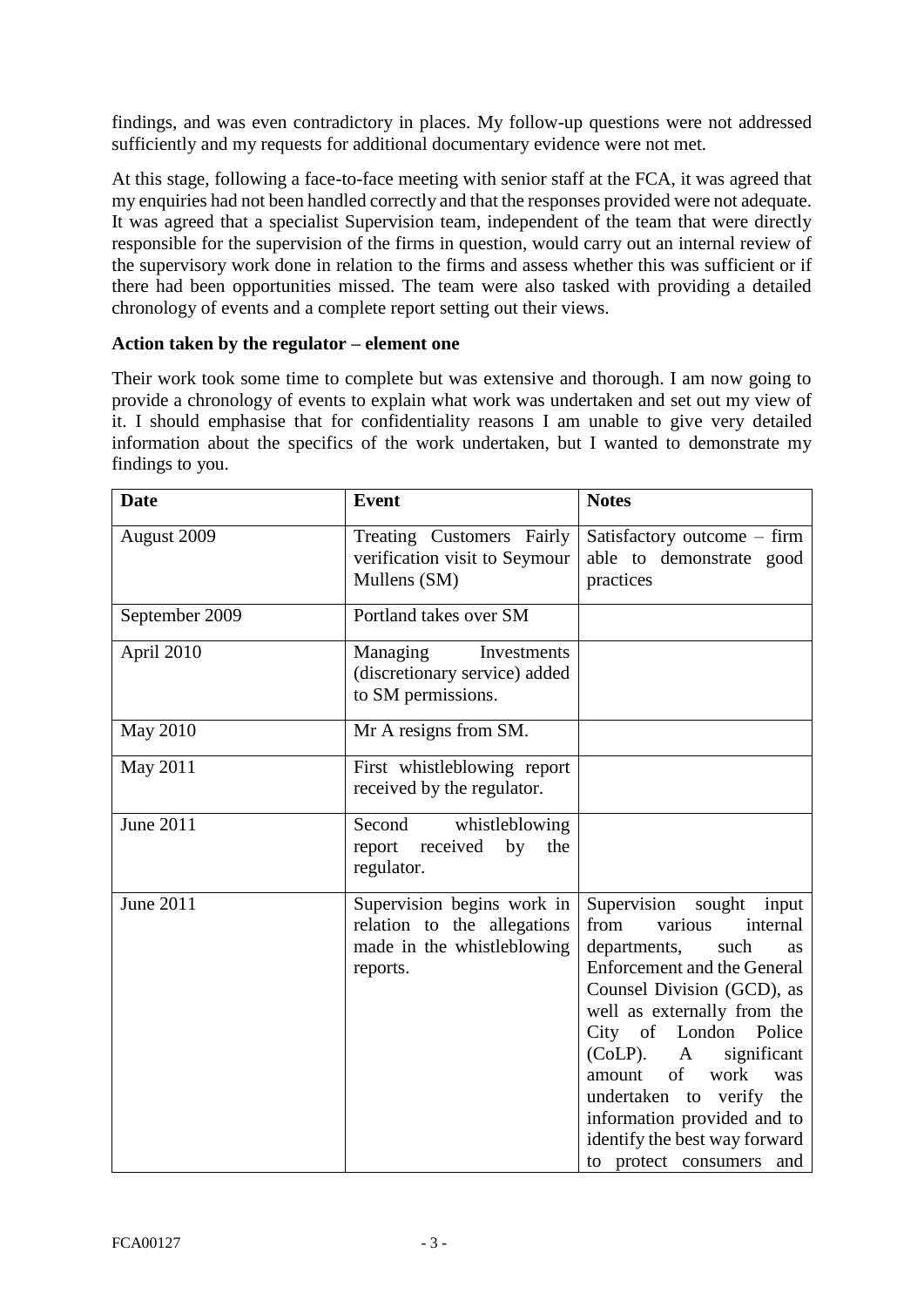|               |                                                                                                                                                                                                                                                               | maintain the integrity of the<br>market.                                                                                                                                             |
|---------------|---------------------------------------------------------------------------------------------------------------------------------------------------------------------------------------------------------------------------------------------------------------|--------------------------------------------------------------------------------------------------------------------------------------------------------------------------------------|
| October 2011  | The regulator conducted a<br>firm visit and set out their<br>findings and concerns in a<br>letter to SM.                                                                                                                                                      |                                                                                                                                                                                      |
| November 2011 | The regulator requests details<br>of the firm's PII cover.                                                                                                                                                                                                    |                                                                                                                                                                                      |
| December 2011 | Mr A contacts the FCA with<br>information.                                                                                                                                                                                                                    |                                                                                                                                                                                      |
| December 2011 | Continuing work undertaken<br>by the regulator to establish<br>the firm's financial standing,<br>how it would cover liabilities<br>and what steps are available<br>to the regulator under their<br>powers (in relation to all the<br>firms within the group). |                                                                                                                                                                                      |
| February 2012 | Regulator requires SM and<br>other group companies not to<br>place further business in the<br>UCIS <sub>s</sub> .                                                                                                                                             |                                                                                                                                                                                      |
| March 2012    | Mr A talks to the regulator to<br>aid their ongoing work.                                                                                                                                                                                                     | At the same time, the firms<br>challenging<br>the<br>are<br>regulator's actions and plans<br>for dealing with the issues<br>identified,<br>leading<br>to<br>distractions and delays. |
| March 2012    | Mr and Mrs H become aware<br>of the high-risk investments<br>of their SIPPs, complain to<br>SM and request that their<br>investments<br>made<br>are<br>moderate risk again, in line<br>with their risk tolerance.                                             |                                                                                                                                                                                      |
| April 2012    | Further<br>from<br>reports<br>individuals and other firms<br>raising concerns about the<br>group of firms already under<br>investigation.                                                                                                                     |                                                                                                                                                                                      |
| May 2012      | Work is continuing to be<br>undertaken to establish the<br>firms' ability to cover all<br>liabilities<br>and<br>pay                                                                                                                                           |                                                                                                                                                                                      |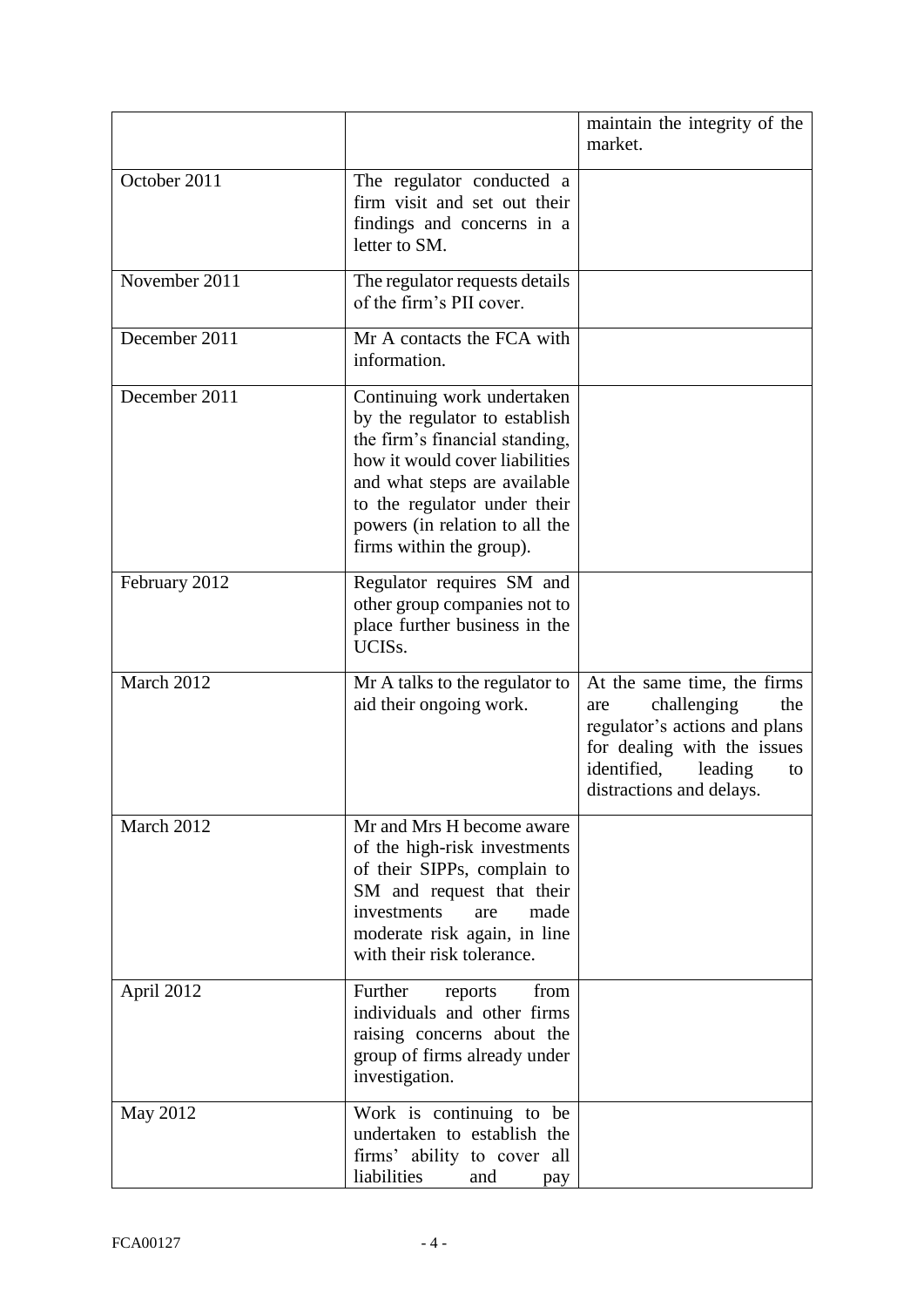|                  | compensation on complaints;<br>contact is made with HMRC;<br>of<br>the<br>assessment<br>connections between<br>the<br>various firms within the<br>group and the investment<br>funds are being undertaken.                                                                                                                                                                                                                |  |
|------------------|--------------------------------------------------------------------------------------------------------------------------------------------------------------------------------------------------------------------------------------------------------------------------------------------------------------------------------------------------------------------------------------------------------------------------|--|
|                  | Concerns about the lack of<br>assets / funds within the UK<br>firms for covering liabilities<br>to consumers, should this<br>become necessary.                                                                                                                                                                                                                                                                           |  |
| <b>July 2012</b> | Further contact with CoLP<br>regarding the concerns about<br>the group of firms.                                                                                                                                                                                                                                                                                                                                         |  |
| August 2012      | SM applies to have all their<br>permissions cancelled.<br>Continuing work undertaken<br>to establish the firms' plans,<br>using statutory powers due to<br>non-compliance. The aim is<br>ensure<br>consumers<br>to<br>are<br>protected and past liabilities<br>are met but serious concerns<br>regarding their ability to<br>meet their obligations.<br>Mr and Mrs H complain to<br>the FOS.                             |  |
| October 2012     | The regulator is exploring<br>for<br>various<br>avenues<br>preserving what little capital<br>the firms have and ensuring<br>that consumers are protected<br>and aware of where they<br>stand in relation to the firms.<br>The firms continue to declare<br>willingness to co-operate<br>with the regulator but they<br>are creating obstacles.<br>The regulator is in contact<br>with the police regarding the<br>firms. |  |
| December 2012    | Mr and Mrs H's complaints<br>are upheld by the FOS but                                                                                                                                                                                                                                                                                                                                                                   |  |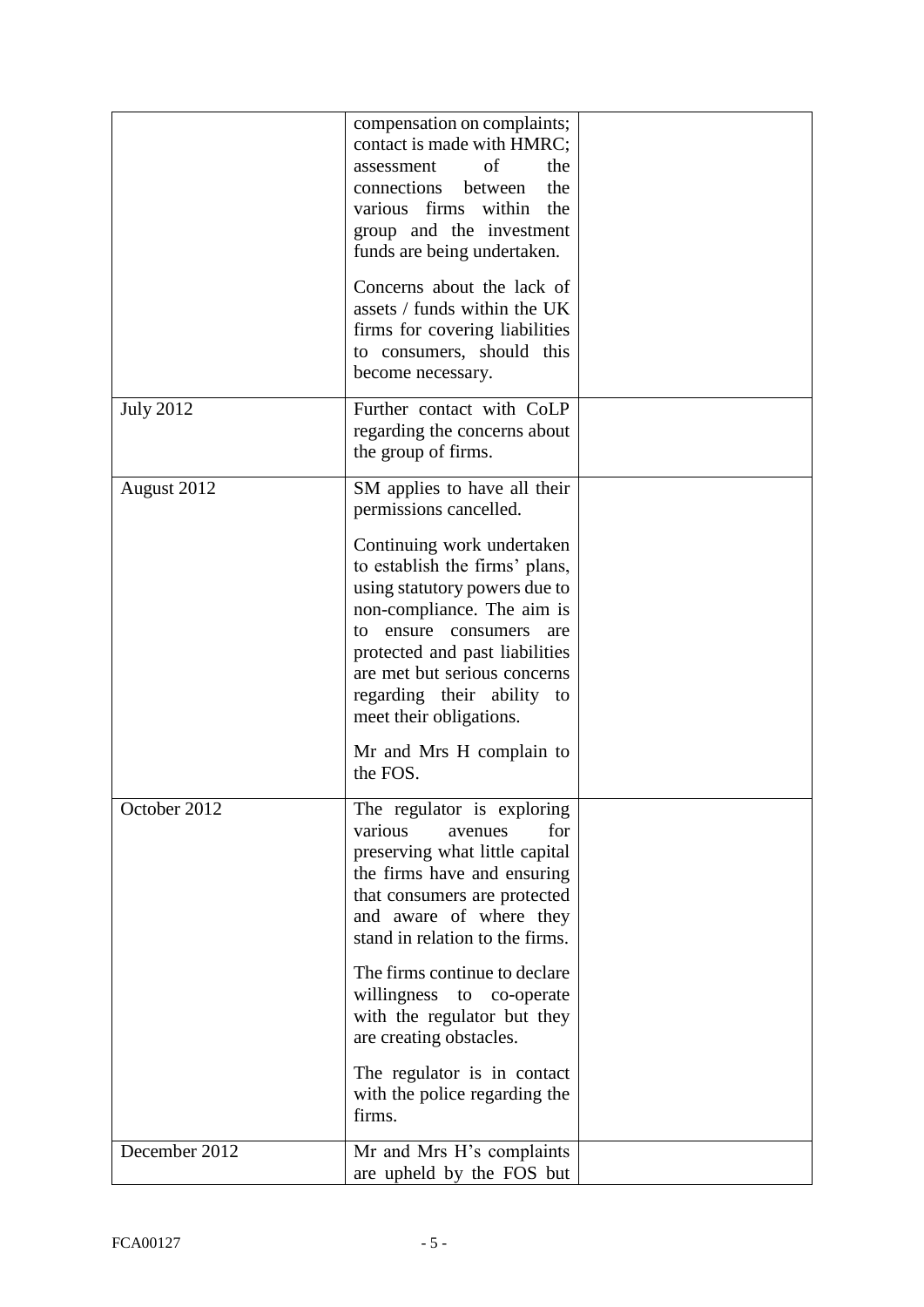|                          | $SM$ challenges the decision $-$<br>referral to an Ombudsman.                                                                                                                                                                                                        |  |
|--------------------------|----------------------------------------------------------------------------------------------------------------------------------------------------------------------------------------------------------------------------------------------------------------------|--|
| January 2013 – June 2013 | Further work undertaken by<br>the regulator in an attempt to<br>secure an orderly wind-down<br>of the firms and protect<br>consumers but the firms<br>stopped paying their<br>regulatory fees and, as a<br>result, SM's authorisation<br>was withdrawn in June 2013. |  |
| June 2013                | Ombudsman upholds Mr and<br>Mrs H's complaints.                                                                                                                                                                                                                      |  |

As can be seen from the above chronology, the regulator did act based on the whistleblowing reports it received and well before the first report from Mr A. The information Mr A provided was used in their work and they did seek further details from him directly. Various departments of the regulator worked together in an attempt to preserve funds for consumers. However, it appears that the group of firms in question had little tangible funds in the UK and used a number of legal means available to them to challenge and delay the work of the regulator. Even if the regulator suspects wrong-doing by firms, it must follow the correct procedure, which of course includes the right of reply for firms, in investigating and addressing the potential issues.

It seems to be the case that long standing and reputable financial services firms were used in order to be able to move trusting investors to discretionary management and invest their funds in high risk portfolios, which then, unfortunately, resulted in significant losses to the investors.

It is clear that a significant amount of work was undertaken by various departments of the regulator and attempts were made to protect consumers.

### **PII – element two**

This element of your complaint focused on the issue that SM and/or P appeared not have had PII in place at the relevant times and for that reason, you as a consumer who lost money over the FSCS compensation limit, could not take advantage of this additional level of protection.

Investigating this element of your complaint also required significant input from my office. Following extensive enquiries with the regulator, I have seen evidence that confirms that SM did have PII in place while conducting regulated business. The regulator asserted in their response to your complaint and in their correspondence with my office that there was PII in place, but it was only with great difficulty that they were able to prove this was the case. It took several attempts for my office to obtain the required evidence and there seemed to have been confusion within the Complaints Team about the meaning of the information contained within the GABRIEL reports and whether there were other systems or methods used by firms for reporting on PII to the regulator.

This confusion could and should have been avoided by ensuring that the purpose of my questions and the information supplied to my office was understood before issuing a response.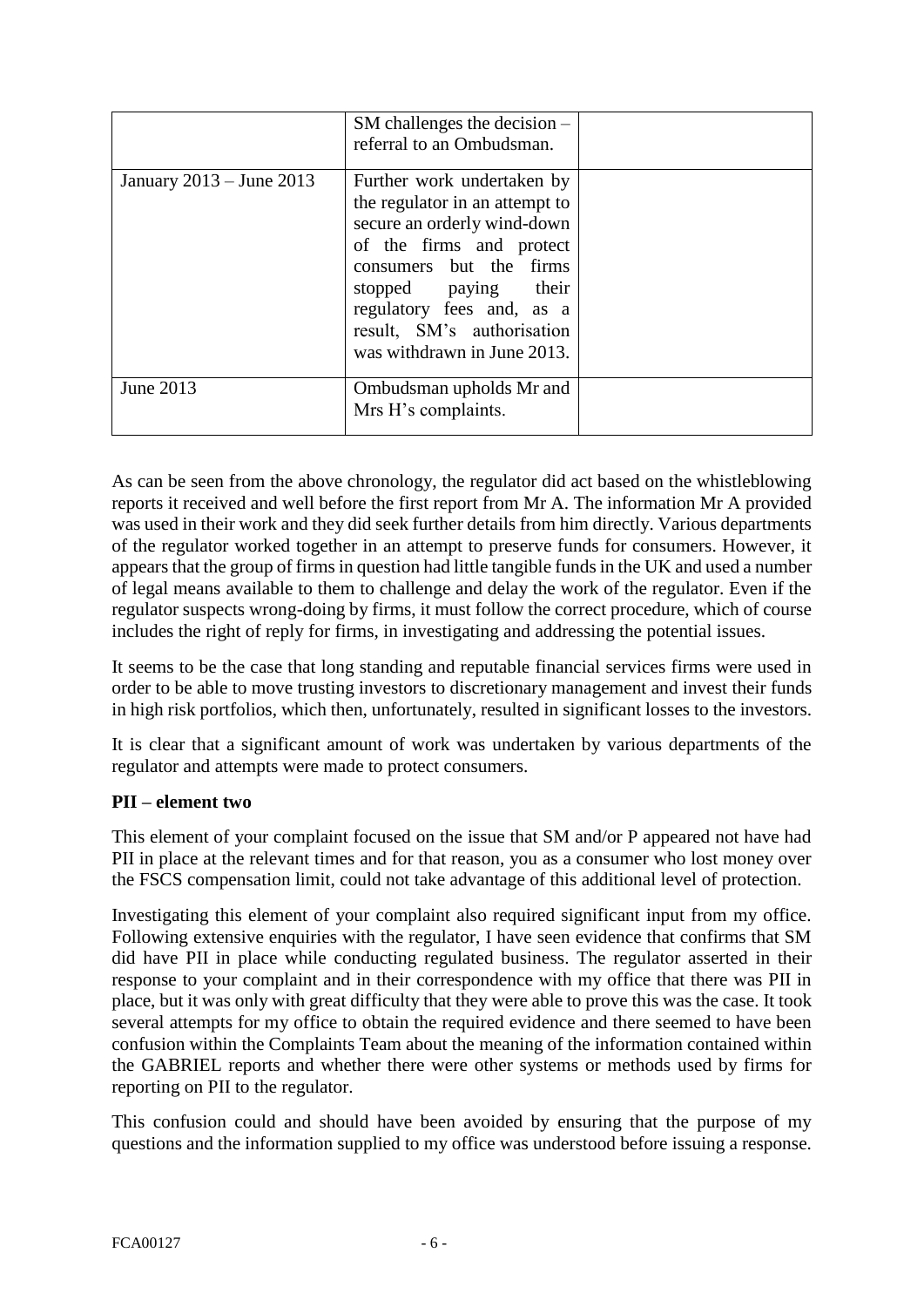However, it is now clear that SM and the other firms within the group did have valid PII at the relevant times.

The RMAR/GABRIEL returns flag up if PII details are not entered. However, it is not the usual process for the regulator to check every PII policy put in place by regulated firms, as trust is placed in them to secure the required level of cover.

In response to your comments to my preliminary decision, we have made further inquiries, and apologise for the fact that we did, regrettably, miss an element of the report prepared by the regulator, which is relevant to the PII point.

Having reviewed the terms of SM's policy, I see that it specifically excluded losses resulting from investments made under discretionary management and all losses related to investments made in the funds in question. Had SM complied with the terms of the insurance and reported any claims as they arose to their insurance providers, it appears that losses related to the funds your SIPP was invested in would still, unfortunately, not have been covered.

As stated above, while the Regulator does not routinely check the details of individual policies, it did become aware in December 2011 of the specific exclusions of the PII in place at SM. The firm was classified as a BIPRU 50k Euro limited licence firm and the regulator's approach to such firms is set out as *"we understand that there was no generic rule that would have required BIPRU firms to hold additional capital to cover exclusions on PI policies. We understand the FSA approach at the time for dealing with such exclusions would have been to consider on an individual firm basis taking account of a number of factors including the firm's regulated income, ICAAP and nature of the exclusion. If a need for additional capital to cover the exclusion was identified we would have expected a request to be made to the firm to inject additional capital to cover the exclusion. Where a firm failed to meet such a request, we would have expected immediate steps to require the firm to cease the activity related to the exclusion. We don't believe these actions would differ according to the product covered by the exclusion."*

The regulator went on to say that *"we found no evidence that the supervision team considered the need for additional capital when they were given notice of the exclusion in December 2011. We ….. believe this to be something Supervision should have considered."* I agree with this assessment: the failure to consider this point was a significant one.

The regulator also went on to state that they do not believe this failure would have caused significant consumer detriment in the two months between these exclusions coming to light and the firm signing a moratorium undertaking not to place further funds in these UCIS. The regulator also believes the firm would not have complied with a request to inject further capital into the business as the *"Supervision team asked the P Group to inject additional funds to address another capital deficit issue at SM in August 2012. The P Group responded stating that it was unlikely AS would make any further funds available as the Group was pulling out of the UK. As the P Group had signalled its intentions to wind-down, and cancel its permissions, in November 2011, we believe any request in December 2011 to inject additional funds to address a capital deficit at SM would have been met with a similar response to that given in August 2012".* 

Had the firm failed to inject further capital, the regulator would have asked the firm to stop investing in the relevant funds in late December 2011 or early January 2012. The failure to consider whether further capital was required, therefore, meant SM was able to continue to invest client funds in the H and O funds between late December 2011 (when the Group advised of the exclusion on SM PII policy and when the regulator consider a requirement should have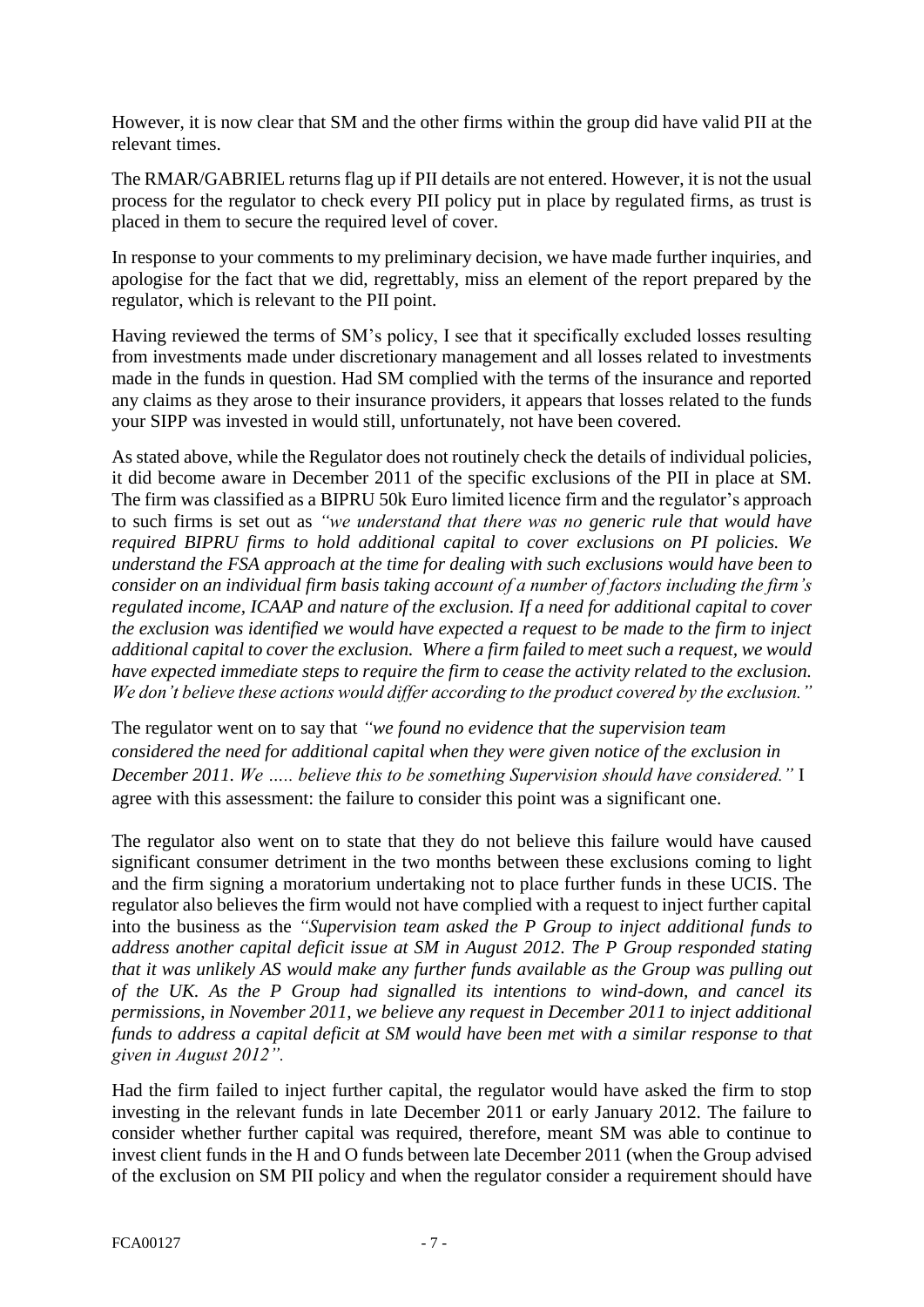been placed on SM permission to stop it carrying out discretionary management activities and advising on UCIS) and 12 February 2012, when the moratorium was signed. While the regulator failed to consider the exclusion point, I do not believe that, had they done so, the outcome would have been different for clients of these firms.

This clarification was provided by the regulator following your comments and I am sorry my investigator did not pick up on the significance of the matter in the first instance.

In your comments to my preliminary decision you go on to state *"the complaint against SM is for breach of contract, failure to disclose undeniable conflicts of interest (they invested his money in funds under their direct control, to the extent that they ultimately converted his investment into a loan to themselves - which is now ongoing and unlikely to be repaid) and failure to respect the agreed risk parameters… The FCA alone was in a position to ensure the client was protected and could and should have done so - they did not."*

I have carefully considered these points. First, I cannot make a judgement on poor treatment of customers by firms or breaches of contract: that is not within the remit of this Scheme.

Secondly, I have considered what would have happened, had the regulator considered and found that the firm needed to inject additional capital in light of the PII exclusions. Having seen extensive information about the firm's dealings with the regulator and its clients, it seems to me highly unlikely that they would have injected additional funds as requested. Unfortunately, even if the firm had complied, it is improbable that a moderate capital injection in December 2011 or January 2012 would have meant that your and other investors' losses would have been prevented.

I disagree with your assertion, made through your representative Mr A, that the regulator alone was in a position to ensure that consumers were protected and the terms of the existing PII were met. That was the responsibility of the firm. The firm had clearly acted in a way that was not in the best interest of consumers and appears not to have been open and honest with the regulator while claiming to be co-operating with it, when the regulator was taking steps in a bid to protect consumers, albeit not with much success.

In relation to the point you raise that PII would have covered your losses for breach of contract, failure to disclose undeniable conflicts of interest and failure to respect the agreed risk parameters, had the firm reported the existing complaints against them in line with the terms and conditions of their PII policy, it was not part of the process at that time for the regulator to verify that firms which applied to cancel their permissions had reported all existing claims to their insurance provider. I have already raised this issue with the regulator in an unrelated case and recommended that they incorporate this step into their checking processes, as part of approving a firm's application to cancel their authorisation, precisely to ensure that existing claims are reported correctly and consumers are afforded the highest level of protection. The regulator accepted this and has already made a change to their processes. You can find further details of this complaint here:

<http://frccommissioner.org.uk/wp-content/uploads/FCA00181-FD-final-05-12-16.pdf>

### **Conclusion**

I uphold the regulator's decision to reject your complaint, because I have found that they took reasonable action in relation to the information they received from whistle-blowers regarding